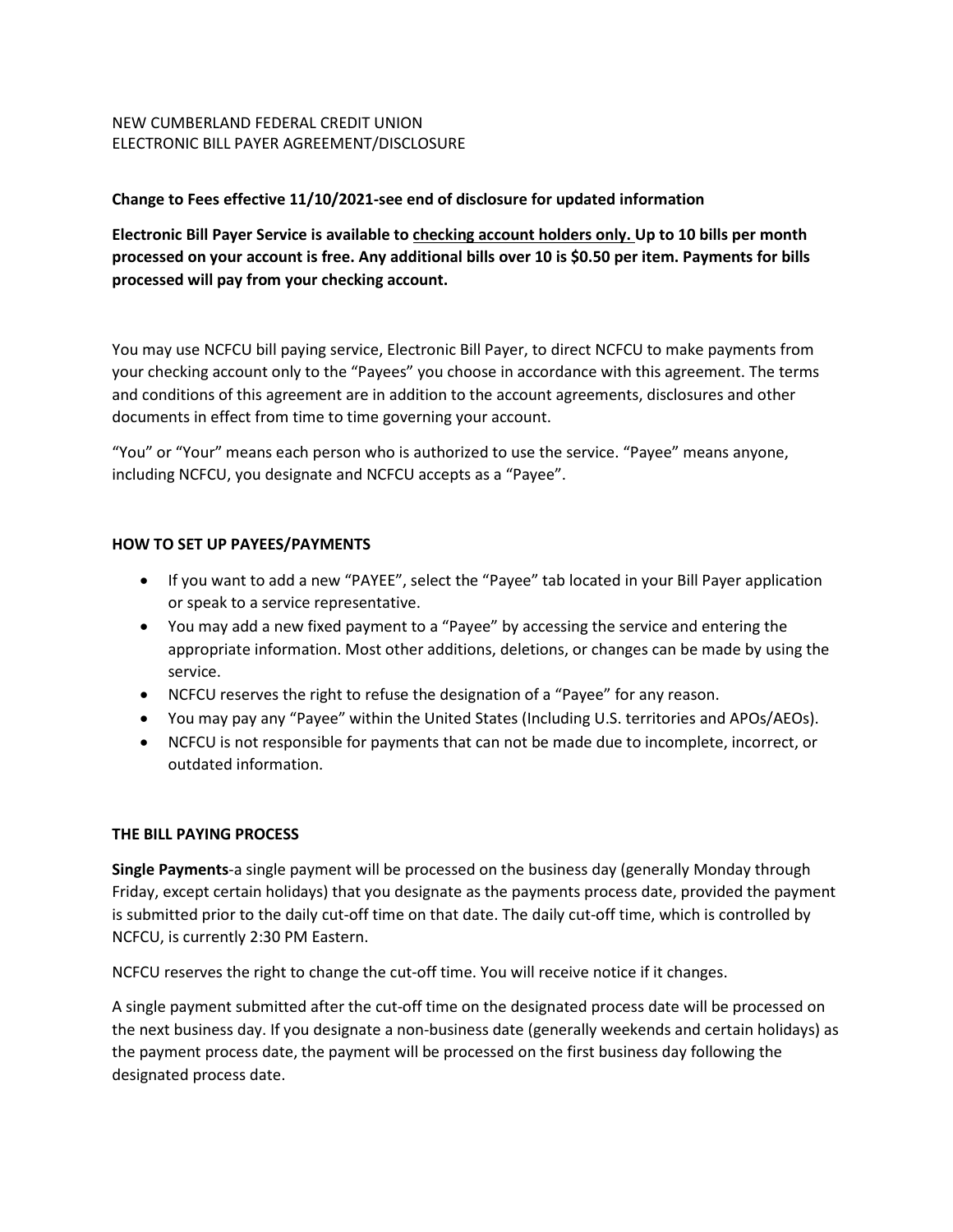**Recurring Payments**- When a recurring payment is processed, it is automatically rescheduled by the system. Based upon your selected frequency settings for the payment, a process date is calculated for the next occurrence of the payment. If the calculated process date is a non-business date (generally weekends and certain holidays), it is adjusted based upon the following rules:

\*If the recurring payments "Pay Before" option is selected, the process date for the new occurrence of the payment is adjusted to the first business date prior to the calculated process date.

\*If the recurring payments "Pay After" option is selected, the process date for the new occurrence of the payment is adjusted to the first business date after the calculated process date.

Note: If your frequency settings for the recurring payment specify the 29<sup>th</sup>, 30<sup>th</sup>, or 31<sup>st</sup> as a particular day of the month for processing and that day does not exist in the month of the calculated process date, then the last calendar day of that month is used as the calculated process date.

## **SINGLE AND RECURRING PAYMENTS**

The system will calculate the Estimated Arrival Date of your payment, this is only an estimate. Please allow ample time for your payments to reach your "Payees".

## **CANCELLING A PAYMENT**

A bill payment can be changed or cancelled, anytime prior to the cutoff time of 2:00PM Eastern on the scheduled process date.

### **AVAILABLE FUNDS**

You agree to have the available and collected funds on deposit in your checking account in amounts sufficient to pay for all bill payments requested, as well as any other payment obligations you have to NCFCU.

\*NCFCU reserves the right, without liability, to reverse a bill payment if you fail to comply with the above requirement or any other term of this agreement.

\*If you do not have sufficient funds in the account and NCFCU has not exercised its right to reverse or reject a bill payment, you agree to pay for such payment obligations on demand.

\*You further agree NCFCU, at its option, may charge any of your accounts with NCFCU to cover such payment obligations.

#### **LIABILITY**

\*You are solely responsible for controlling the safekeeping of and access to your Personal Identification Number (PIN).

\*If you want to terminate another person's authority, you must notify NCFCU and arrange to change your PIN. You will be responsible for any bill payment request you make that contains an error or is a duplicate of another bill payment.

\*NCFCU is not responsible for a bill payment that is not made if you did not properly follow the instructions for making a bill payment.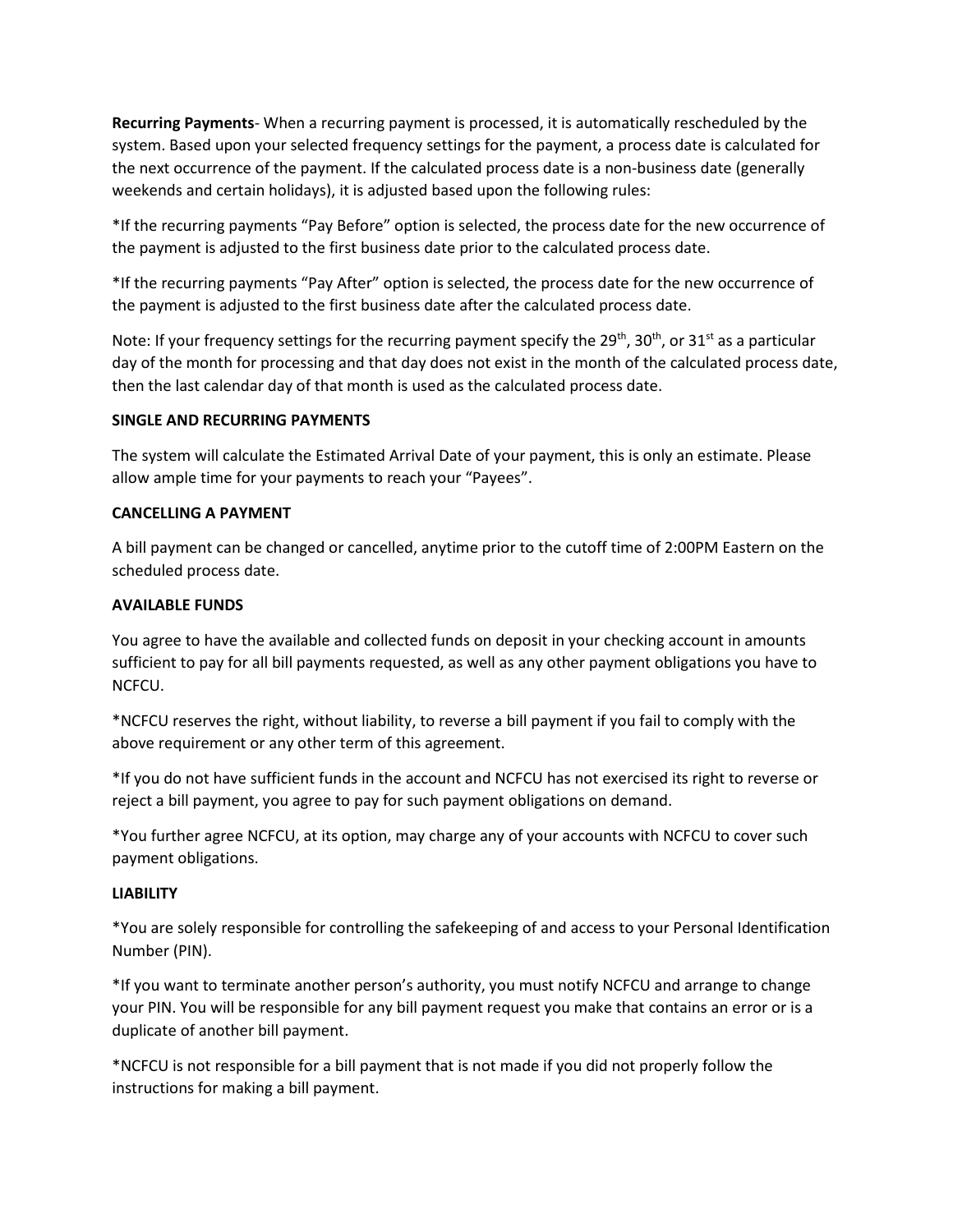\*NCFCU is not liable for any failure to make a bill payment if you fail to promptly notify the Credit Union after you learn that you have not received credit from a "Payee" for a bill payment.

\*NCFCU is not responsible for your acts or omissions or those of any other person, including, without limitation, any transmission or communications facility, and no such party shall be deemed to be the Credit Union's agent.

\*In any event, NCFCU will not e liable for any special, consequential, incidental, or punitive losses, damages, or expenses in connection with this agreement or the service, even if NCFCU has knowledge of the possibility of them.

\*NCFCU is not liable for any act, failure to act or delay in acting if it is caused, in whole or in part, by any cause beyond the Credit Union's reasonable control.

\*NCFCU is not responsible for incorrect information keyed into the Electronic Bill Payer service by you or any other designated person.

## **AMENDMENT TERMINATION**

NCFCU has the right to change this agreement at any time by notice mailed to you at the last address shown for the account on the Credit Union's records, by posting notice in branches of the Credit Union, or as otherwise permitted by law.

\*NCFCU has the right to terminate this agreement at any time.

\*You may terminate this agreement by written notice to NCFCU.

\*NCFCU is not responsible for any fixed payment made before the Credit Union has a reasonable opportunity to act on your termination notice.

\*You remain obligated for any payments made by NCFCU on your behalf.

## **SERVICE FEES**

**The fee for the Electronic Bill Payer Service is: free up to 10 bills processed out of your account per month. Additional bills over 10 are \$0.50 per item. Monthly service activity fees will be charged the First business day of the month for the previous month activity.**

Miscellaneous Product Fees-Fees are debited from your account on the payment process date.

# **\*Overnight Fee for Check: \$34.95**

# **\*2nd Day Fee: \$29.95 Check Payment or \$6.95 Electronic**

**\***Charitable Donations: \$1.99

\*Gift Pay: \$2.99

\*Non-Sufficient Funds Fee: \$35.00

If wrong information on a bill is processed, NCFCU will work with you to get the item corrected. The last resort is an Electronic Reclamation which may have a fee of **\$100.00**. (This charge is a fee charged to